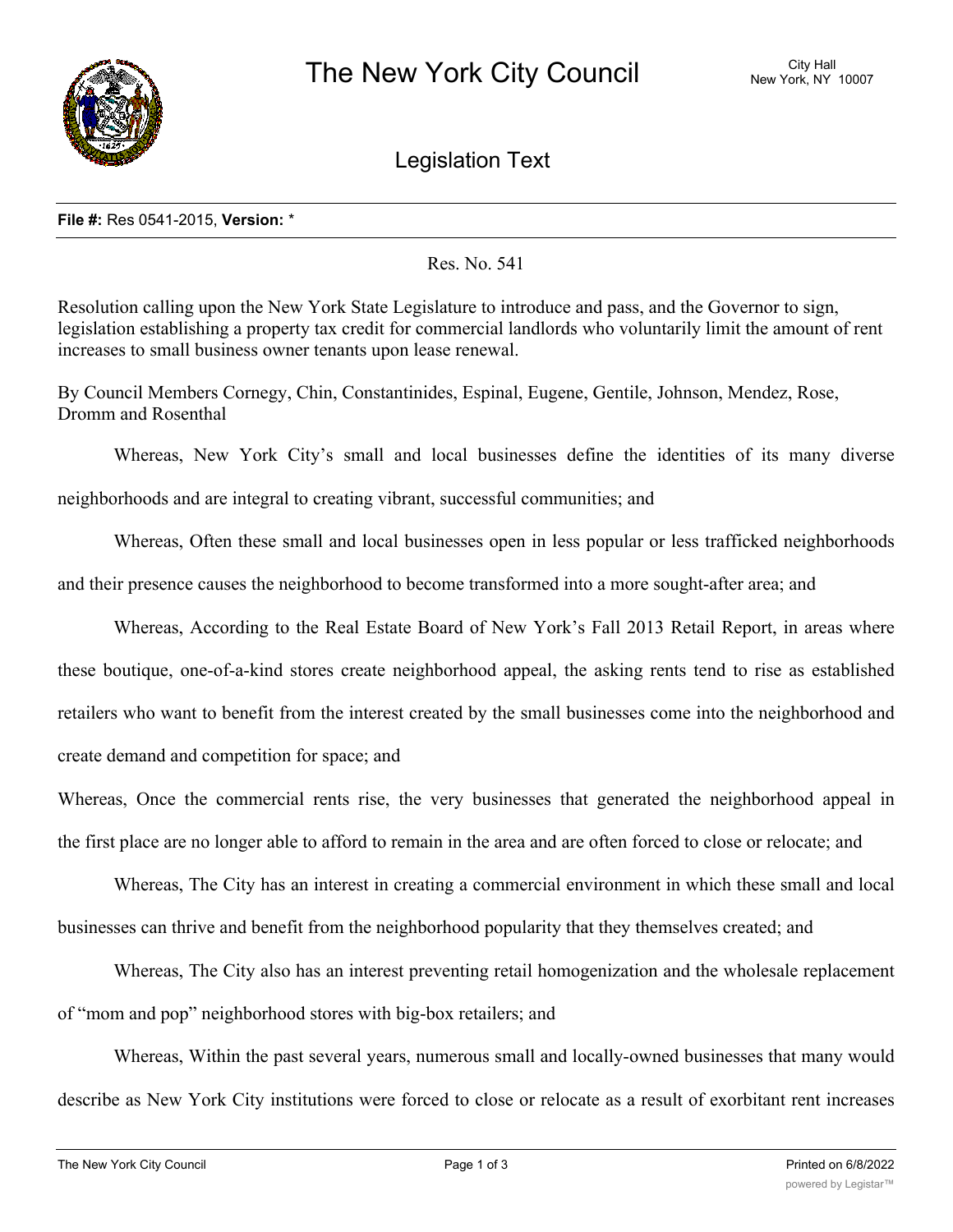## **File #:** Res 0541-2015, **Version:** \*

sought by landlords during the lease renewal process, including Bleecker Bob's Records which closed in 2013 after 46 years in business in the West Village after the landlord reportedly sought a \$15,000 to \$20,000 monthly rent increase and which was replaced with a frozen yogurt chain store; Colony Music in Times Square, which closed in 2012 after 63 years in business after the landlord sought to raise its rent from \$1 million per month to \$5 million per month; the Second Avenue Deli which closed in 2006 after 51 years in business on the Lower East Side, and was replaced with a bank, after the landlord sought a \$9,000 increase to its \$24,000 per month rent; and CBGB, which opened in 1973 in the East Village and closed in 2006 after the landlord asked to increase its rent from \$19,000 per month to \$41,000 per month, was replaced by an upscale men's clothing chain; and

Whereas, There are currently no legal protections for these businesses during the lease renewal process that would limit the amount of any rent increases sought by the commercial landlords; and

Whereas, There also are no tax incentives for commercial landlords to keep rents for small and local businesses affordable rather than obtain a higher rent from an established or chain business; and

Whereas, Similar incentives exist in the residential rent context, for example in the form of the Senior Citizen Rent Increase Exemption ("SCRIE") program under which the rent of qualifying senior citizens is frozen at a certain level, thereby effectively providing them with an exemption from future rent increases, and compensates the landlord by providing him or her with a property tax abatement credit equal to the amount of the senior citizen's future rent increases; and

Whereas, A tax incentive for commercial landlords that would enable the local businesses that make up the fabric of our communities to be able to continue to thrive would be beneficial both to these businesses and to the residents of the City; now, therefore be it

Resolved, That the Council of the City of New York calls upon the New York State Legislature to introduce and pass, and the Governor to sign, legislation establishing a property tax credit for commercial landlords who voluntarily limit the amount of rent increases to small business owner tenants upon lease